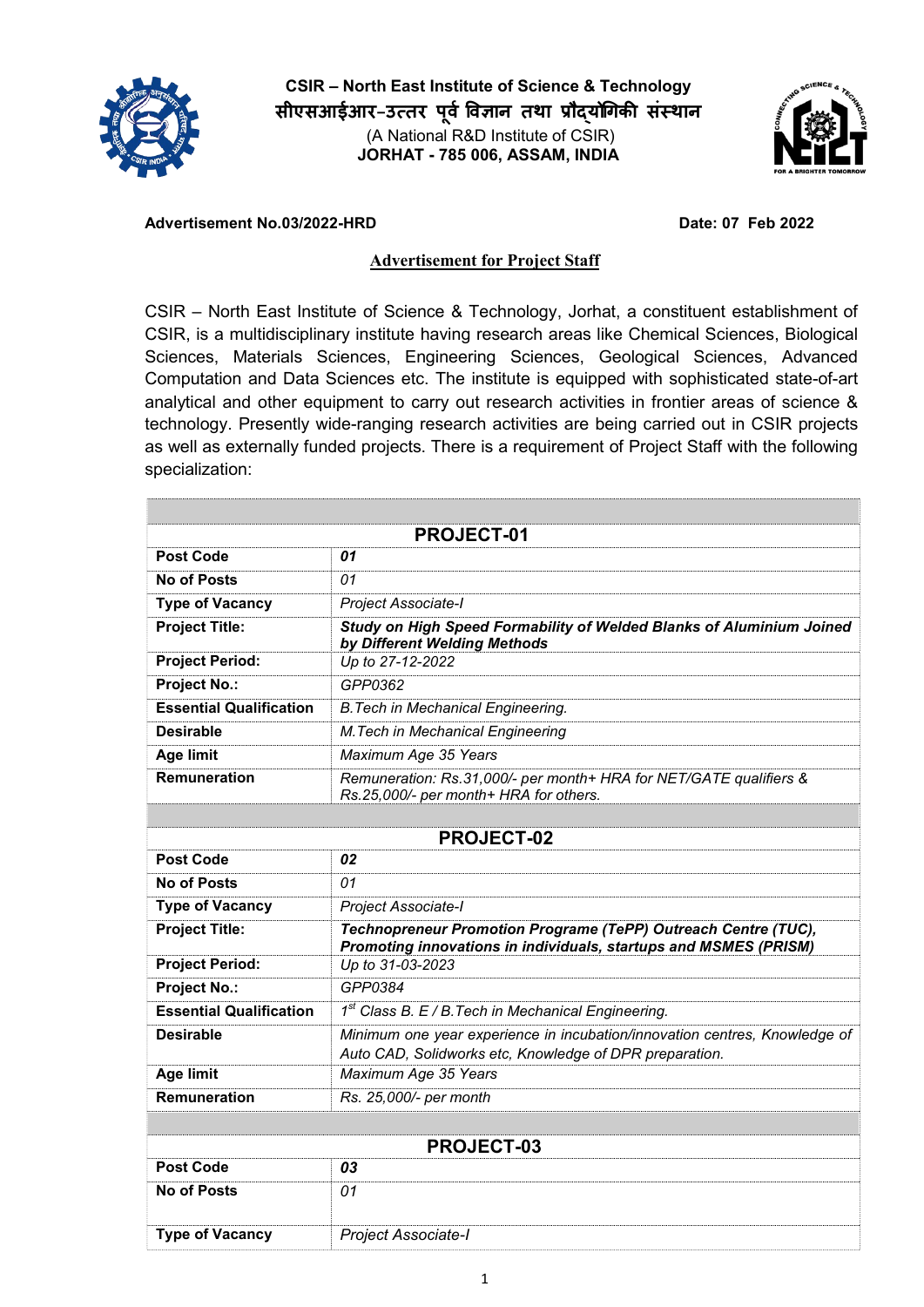| <b>Project Title:</b><br><b>Place of Posting</b> | Nutritional enrichment of agricultural wastes with essential fatty-acid<br>producing Thraustochytrids as improved feed for aquaculture<br>CSIR-NEIST, Branch Laboratory Itanagar, Arunachal Pradesh                                                                                                                                                                                                                                                                                                    |
|--------------------------------------------------|--------------------------------------------------------------------------------------------------------------------------------------------------------------------------------------------------------------------------------------------------------------------------------------------------------------------------------------------------------------------------------------------------------------------------------------------------------------------------------------------------------|
|                                                  |                                                                                                                                                                                                                                                                                                                                                                                                                                                                                                        |
| <b>Project Period:</b>                           | Up to 26-08-2023                                                                                                                                                                                                                                                                                                                                                                                                                                                                                       |
| <b>Project No.:</b>                              | GPP0369                                                                                                                                                                                                                                                                                                                                                                                                                                                                                                |
| <b>Essential Qualification</b>                   | 1st<br>M.Sc.<br>class<br>Microbiology<br>Biotechnology<br>Microbial<br>in<br>$\sqrt{2}$<br>$\prime$<br>Biotechnology/Plant Biotechnology/Life Sciences/Molecular Biology                                                                                                                                                                                                                                                                                                                               |
| <b>Desirable</b>                                 | Knowledge/experience in isolation, characterization and maintenance of<br>different microorganisms including bacteria and fungi, molecular biology<br>experiments including PCR and RT-PCR and fermentation.                                                                                                                                                                                                                                                                                           |
| <b>Age limit</b>                                 | Maximum Age 35 Years                                                                                                                                                                                                                                                                                                                                                                                                                                                                                   |
| Remuneration                                     | Remuneration: Rs.31,000/- per month+ HRA for NET/GATE qualifiers &<br>Rs.25,000/- per month+ HRA for others.                                                                                                                                                                                                                                                                                                                                                                                           |
|                                                  |                                                                                                                                                                                                                                                                                                                                                                                                                                                                                                        |
|                                                  | PROJECT-04                                                                                                                                                                                                                                                                                                                                                                                                                                                                                             |
| <b>Post Code</b>                                 | 04                                                                                                                                                                                                                                                                                                                                                                                                                                                                                                     |
| <b>No of Posts</b>                               | 01                                                                                                                                                                                                                                                                                                                                                                                                                                                                                                     |
| <b>Type of Vacancy</b>                           | Project Associate-I                                                                                                                                                                                                                                                                                                                                                                                                                                                                                    |
| <b>Project Title:</b>                            | Deciphering the mechanism(s) of host-endophytes' coevolution<br>enhanced secondary metabolite production and crop productivity                                                                                                                                                                                                                                                                                                                                                                         |
| <b>Place of Posting</b>                          | CSIR-NEIST, Branch Laboratory Itanagar, Arunachal Pradesh                                                                                                                                                                                                                                                                                                                                                                                                                                              |
| <b>Project Period:</b>                           | Up to 31-03-2023                                                                                                                                                                                                                                                                                                                                                                                                                                                                                       |
| <b>Project No.:</b>                              | <b>MLP0048</b>                                                                                                                                                                                                                                                                                                                                                                                                                                                                                         |
| <b>Essential Qualification</b>                   | 1st class M.Sc. in Microbiology /Biotechnology/ Microbial Biotechnology /<br>Plant Biotechnology / Life Sciences / Molecular Biology                                                                                                                                                                                                                                                                                                                                                                   |
| <b>Desirable</b>                                 | Knowledge/experience in isolation, characterization and maintenance of<br>different microorganisms including bacteria and fungi, molecular biology<br>experiments including PCR and RT-PCR, Sanger sequencing and NGS<br>analysis.                                                                                                                                                                                                                                                                     |
| Age limit                                        | Max Age: 35 Years                                                                                                                                                                                                                                                                                                                                                                                                                                                                                      |
| <b>Remuneration</b>                              | Remuneration: Rs. 31,000/- per month+ 8% HRA for GATE/ CSIR-NET<br>qualifiers and Rs. 25,000/- per month+ 8% HRA for others.                                                                                                                                                                                                                                                                                                                                                                           |
|                                                  |                                                                                                                                                                                                                                                                                                                                                                                                                                                                                                        |
|                                                  | <b>PROJECT-05</b>                                                                                                                                                                                                                                                                                                                                                                                                                                                                                      |
| <b>Post Code</b>                                 | 05                                                                                                                                                                                                                                                                                                                                                                                                                                                                                                     |
| No of Posts                                      | 01                                                                                                                                                                                                                                                                                                                                                                                                                                                                                                     |
| <b>Type of Vacancy</b>                           | Project Associate-1                                                                                                                                                                                                                                                                                                                                                                                                                                                                                    |
| <b>Project Title:</b>                            | Bio-evaluation and Identification of Lead Molecules for Lung and Colon<br><b>cancer from Selected Medicinal Plants</b>                                                                                                                                                                                                                                                                                                                                                                                 |
| <b>Project Period:</b>                           | Up to 04-01-2024<br>GPP0385                                                                                                                                                                                                                                                                                                                                                                                                                                                                            |
| <b>Project No.:</b>                              |                                                                                                                                                                                                                                                                                                                                                                                                                                                                                                        |
| <b>Essential Qualification</b>                   | 1st Class M.Sc. in Organic Chemistry/Natural product or Chemistry related<br>field or equivalent (CGPA) from recognized University OR 1 <sup>st</sup> Class B Pharm                                                                                                                                                                                                                                                                                                                                    |
| <b>Desirable</b>                                 | M. Tech/M Pharm and NET/GATE qualified.                                                                                                                                                                                                                                                                                                                                                                                                                                                                |
|                                                  | Candidates should be well versed in extraction, isolation, characterization (viz.<br>mol. interpretations) of natural product-based compounds through NMR, MS,<br>LC-MS, HPLC analysis.<br>In vitro/in vivo animal activity, cell line culture/ activity or bioactivity knowledge<br>will be considered as an extra privilege of his/her candidature. A fresher<br>dedicated to working in Natural product chemistry may also apply. Candidate<br>should have strong writing and communication skills. |
| Age limit                                        | Maximum Age 35 Years                                                                                                                                                                                                                                                                                                                                                                                                                                                                                   |
| Remuneration                                     | Remuneration: Rs. 31,000/- per month+ HRA for GATE/ NET qualifiers                                                                                                                                                                                                                                                                                                                                                                                                                                     |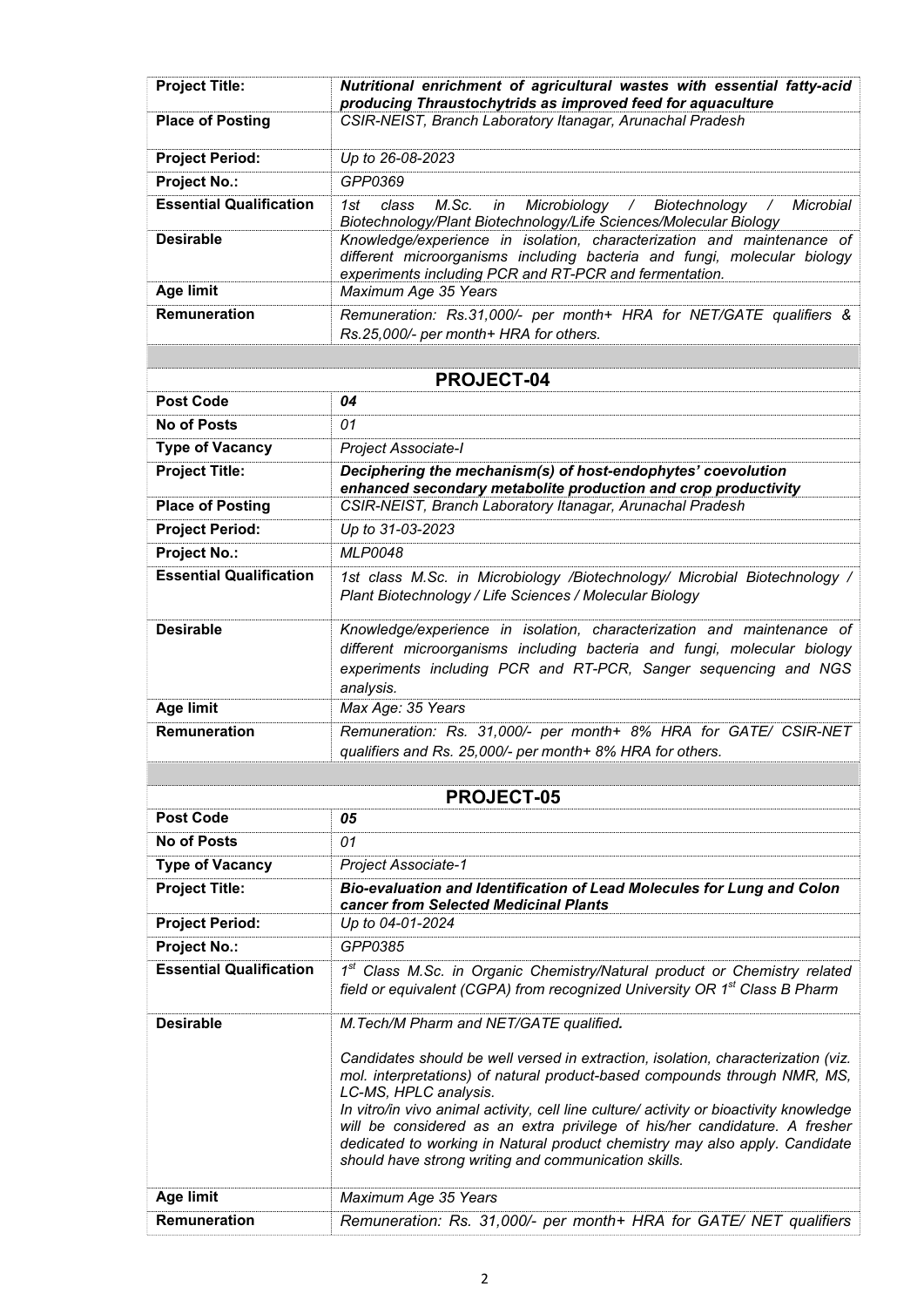|                                | and Rs. 25,000/- per month+ HRA for others.                                                                                                                                                                                           |
|--------------------------------|---------------------------------------------------------------------------------------------------------------------------------------------------------------------------------------------------------------------------------------|
|                                |                                                                                                                                                                                                                                       |
|                                | <b>PROJECT-06</b>                                                                                                                                                                                                                     |
| <b>Post Code</b>               | 06                                                                                                                                                                                                                                    |
| <b>No of Posts</b>             | 02                                                                                                                                                                                                                                    |
| <b>Type of Vacancy</b>         | Project Associate-I                                                                                                                                                                                                                   |
| <b>Project Title:</b>          | <b>Immunomodulatory Function of Nutritionals and Nutraceuticals for</b>                                                                                                                                                               |
|                                | <b>Health and Wellness</b>                                                                                                                                                                                                            |
| <b>Project Period:</b>         | Up to 31-03-2023                                                                                                                                                                                                                      |
| <b>Project No.:</b>            | <b>HCP0035</b>                                                                                                                                                                                                                        |
| <b>Essential Qualification</b> | First Class MSc with Food Science/ Nutrition Biology/ Biochemistry/<br>Biotechnology/Life Science/ Botany/Plant Taxonomy                                                                                                              |
| <b>Desirable</b>               | <b>NIL</b>                                                                                                                                                                                                                            |
| <b>Age limit</b>               | Maximum 35 Years                                                                                                                                                                                                                      |
| Remuneration                   | Rs. 25,000/- per month + HRA                                                                                                                                                                                                          |
|                                |                                                                                                                                                                                                                                       |
|                                | <b>PROJECT-07</b>                                                                                                                                                                                                                     |
| <b>Post Code</b>               | 07                                                                                                                                                                                                                                    |
| <b>No of Posts</b>             | 02                                                                                                                                                                                                                                    |
| <b>Type of Vacancy</b>         | Project Associate-I                                                                                                                                                                                                                   |
| <b>Project Title:</b>          | Earthquake Hazard Studies in Moderate and Severe Seismic Zones<br>of India (EHIND)                                                                                                                                                    |
| <b>Project Period:</b>         | Up to 31-03-2023                                                                                                                                                                                                                      |
| <b>Project No.:</b>            | <b>MLP0005</b>                                                                                                                                                                                                                        |
| <b>Essential Qualification</b> | 1st class M.Sc/M.Sc Tech/M Tech in Geophysics/Computational<br>Seismology/Physics/Geology                                                                                                                                             |
| <b>Desirable</b>               | NET/GATE qualified candidates will be given preference. Experience in<br>seismological data processing, knowledge of computer languages and<br>Machine Learning(ML) applications in seismological data will be an added<br>advantage. |
| <b>Age limit</b>               | Maximum 35 Years                                                                                                                                                                                                                      |
| Remuneration                   | Remuneration: Rs. 31,000/- per month+ HRA for GATE/ CSIR-NET qualifiers<br>and Rs. 25,000/- per month+ HRA for others.                                                                                                                |
|                                |                                                                                                                                                                                                                                       |
| <b>Post Code</b>               | 08                                                                                                                                                                                                                                    |
| <b>No of Posts</b>             | 01                                                                                                                                                                                                                                    |
| <b>Type of Vacancy</b>         | Project Associate-I                                                                                                                                                                                                                   |
| <b>Project Title:</b>          | Earthquake Hazard Studies in Moderate and Severe Seismic Zones of<br>India (EHIND)                                                                                                                                                    |
| <b>Project Period:</b>         | Up to 31-03-2023                                                                                                                                                                                                                      |
| <b>Project No.:</b>            | <b>MLP0005</b>                                                                                                                                                                                                                        |
| <b>Essential Qualification</b> | 1 <sup>st</sup> class M.Sc/M.Sc Tech/M Tech in Geophysics/Geophysical<br>Technology/Computational Seismology/Applied Geology/Geology                                                                                                  |
| <b>Desirable</b>               | NET/GATE Qualified candidates in Earth Sciences with hands-on experience<br>in seismological/geophysical data processing and knowledge of computer<br>languages and Big Data analysis will be given preferences.                      |
| Age limit                      | Maximum 35 Years                                                                                                                                                                                                                      |
| Remuneration                   | Remuneration: Rs. 31,000/- per month+HRA for GATE/ CSIR-NET qualifiers<br>and Rs. 25,000/- per month+ HRA for others.                                                                                                                 |
|                                |                                                                                                                                                                                                                                       |
| <b>Post Code</b>               | 09                                                                                                                                                                                                                                    |
| <b>No of Posts</b>             | 01                                                                                                                                                                                                                                    |
| <b>Type of Vacancy</b>         | Project Associate-I                                                                                                                                                                                                                   |
| <b>Project Title:</b>          | Active Geodynamics, Evolution, Structure and Deformation analysis of<br><b>Indo-Burman Wedge</b>                                                                                                                                      |